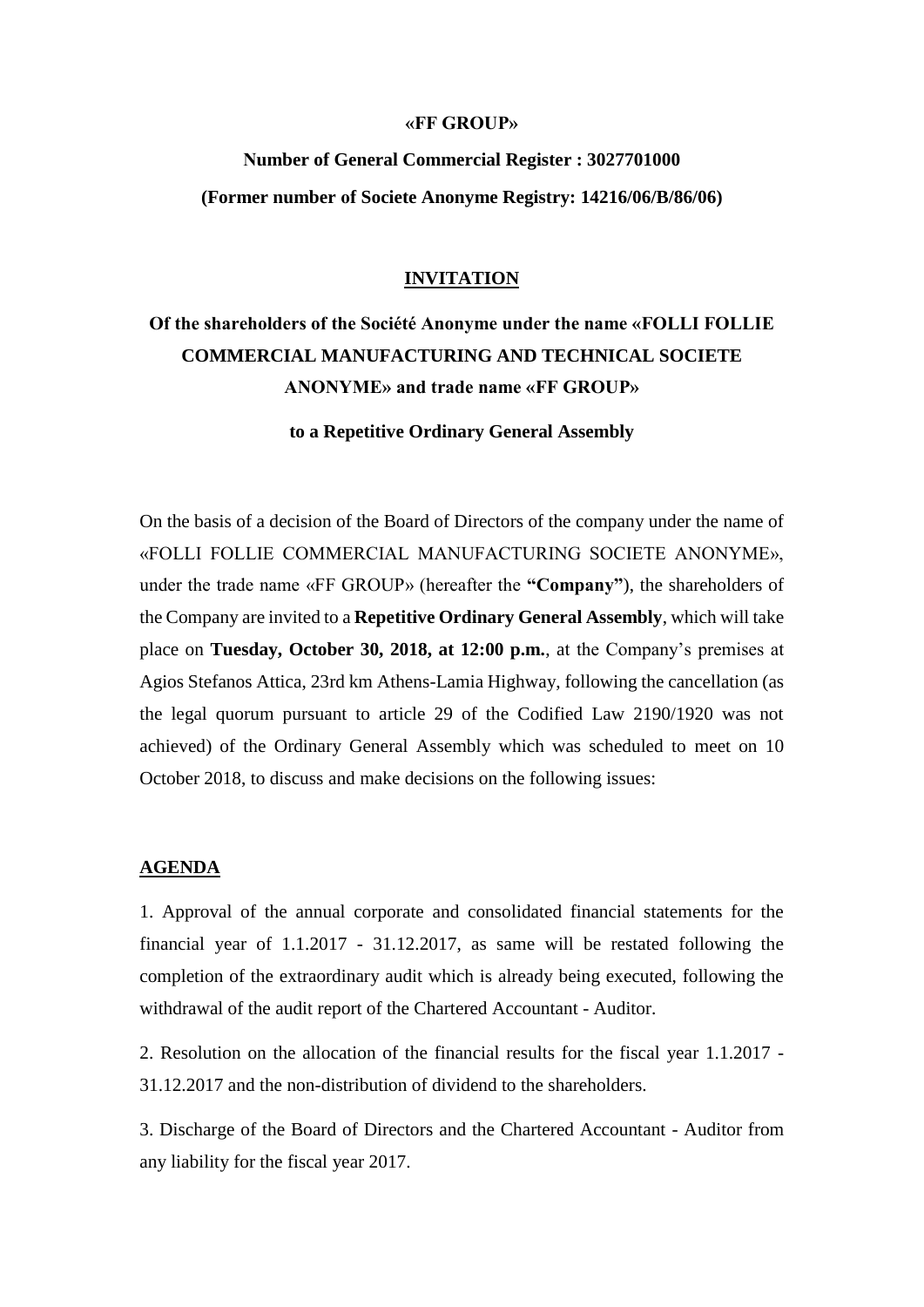4. Election of the regular and the substitute Chartered Accountant - Auditor for the fiscal year 2018 and determination of their remuneration for such fiscal year.

5. Approval of all kinds of remuneration and compensation of the members of the Board of Directors paid during the fiscal year 2017 and pre-approval of all kinds of remuneration and compensation for the fiscal year 2018.

6. Announcement of the election of new Board members for the replacement of the resigned members and approval by the General Meeting of the Shareholders of the elected members - Appointment of the independent members of the Board of Directors of the Company.

7. Election of the members of the Audit Committee pursuant to Article 44 of Law 4449/2017.

8. Various announcements, approvals and decisions.

According to articles 26 § 2b and 28a οf the codified law 2190/1920, as they were modified and added, respectively to the articles 3 and 5 of the law 3884/2010 and are in force, the Company informs the shareholders for the following:

# **RIGHT TO PARTICIPATE IN THE REPETITIVE ORDINARY GENERAL ASSEMBLY:**

Any person appearing as shareholder in the Dematerialized Securities System files managed by "Hellenic Stock Exchanges S.A." (former Central Securities Depository), where Company's securities are being held, is entitled to participate at the Repetitive Ordinary General Assembly. Shareholding capacity is evidenced by presenting a relevant written certificate issued by the aforementioned entity, or by direct online connection of the Company with the said entity's files. Shareholders capacity must be effective (Record Date of the Repetitive Ordinary General Assembly), notably at the beginning of the fourth (4th) day prior to the date of the Repetitive Ordinary General Assembly of 30.10.2018 and the relevant written or electronic certificate regarding the shareholding capacity must be received by Company no later than the third (3rd) day prior to the date of the Repetitive Ordinary General Assembly. Only persons in the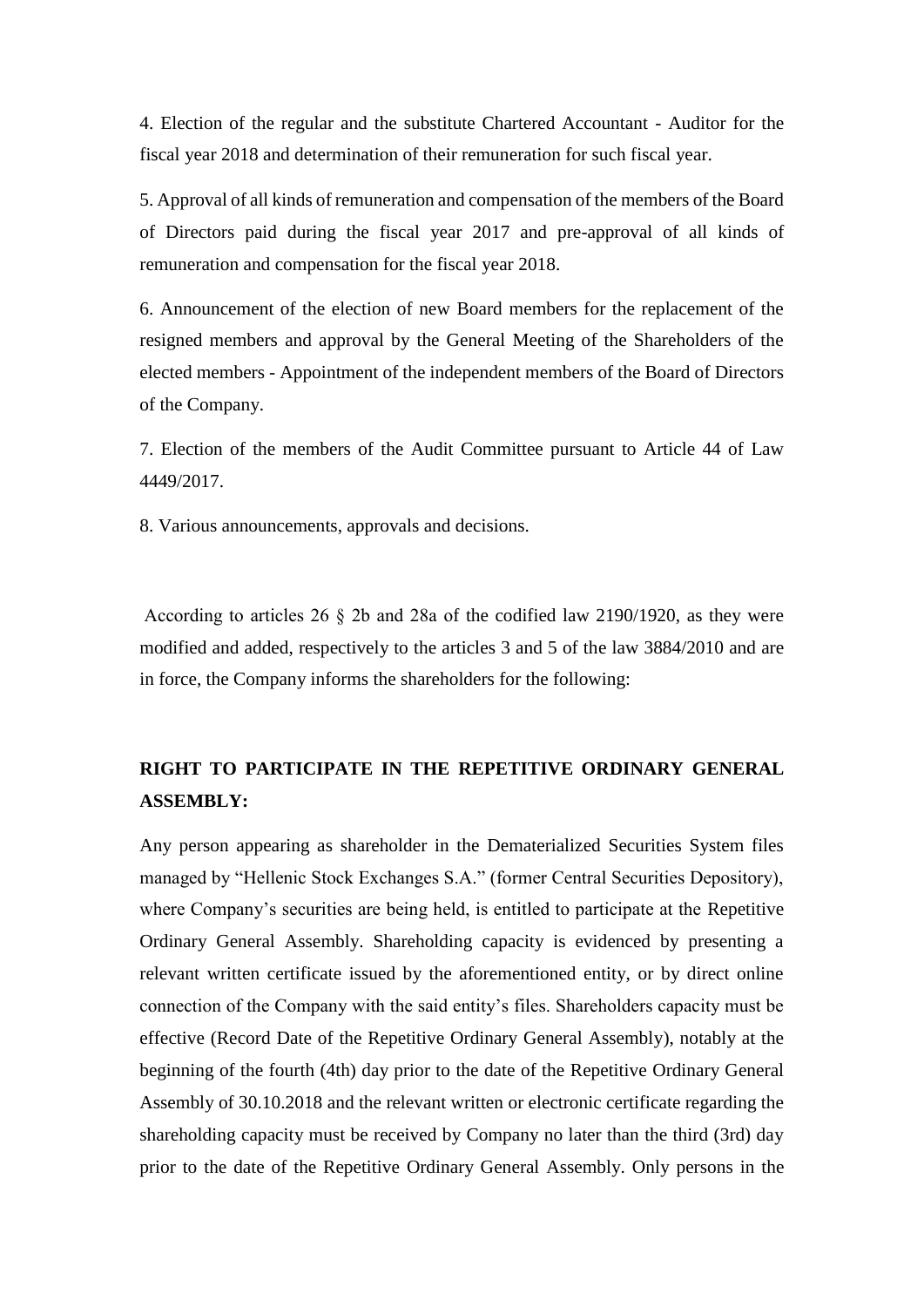capacity of shareholder as at the Record Date are considered vis-à-vis the Company to be entitled to attend and vote at the Repetitive Ordinary General Assembly. Any shareholder failing to comply with the provisions of article 28a of codified law 2190/1920 may participate at the Repetitive Ordinary General Assembly only upon its permission. Exercise of these rights does not require blockage of the beneficiary's shares or compliance with any other procedure restricting the ability to sell and transfer them during the period between the Record Date and the date of the Repetitive Ordinary General Assembly.

# **PROCESS FOR EXERCISING VOTING RIGHTS BY PROXY:**

A shareholder may attend the General Assembly and vote either in person or by proxy. Each shareholder may appoint up to three (3) proxies. Legal entities may participate at the General Assembly by appointing up to three (3) individuals as proxies. However, if a shareholder holds shares in a company, which appear in several securities accounts, said restriction will not prevent said shareholder from appointing different proxies in respect of the shares in each securities account in relation with the General Assembly. A proxy acting on behalf of several shareholders may vote differently for each shareholder. A shareholder proxy must disclose to the Company, before the General Assembly begins, any specific event which may be useful to the shareholders in assessing the risk of the proxy serving interests other than those of the shareholder. In the sense of this paragraph, a conflict of interest may especially arise when a proxy:

a) is a shareholder controlling the Company or is another legal entity or an entity controlled by that shareholder;

b) is a member of the board of directors or of the administration of the Company or shareholder controlling the Company in general, or another legal entity or an entity controlled by a shareholder who controls the Company;

c) is an employee or auditor of the Company or shareholder controlling the Company, or of another legal entity or entity controlled by a shareholder who controls the Company;

d) is spouse or first degree relative to one of the individuals referred to under (a) through (c) above.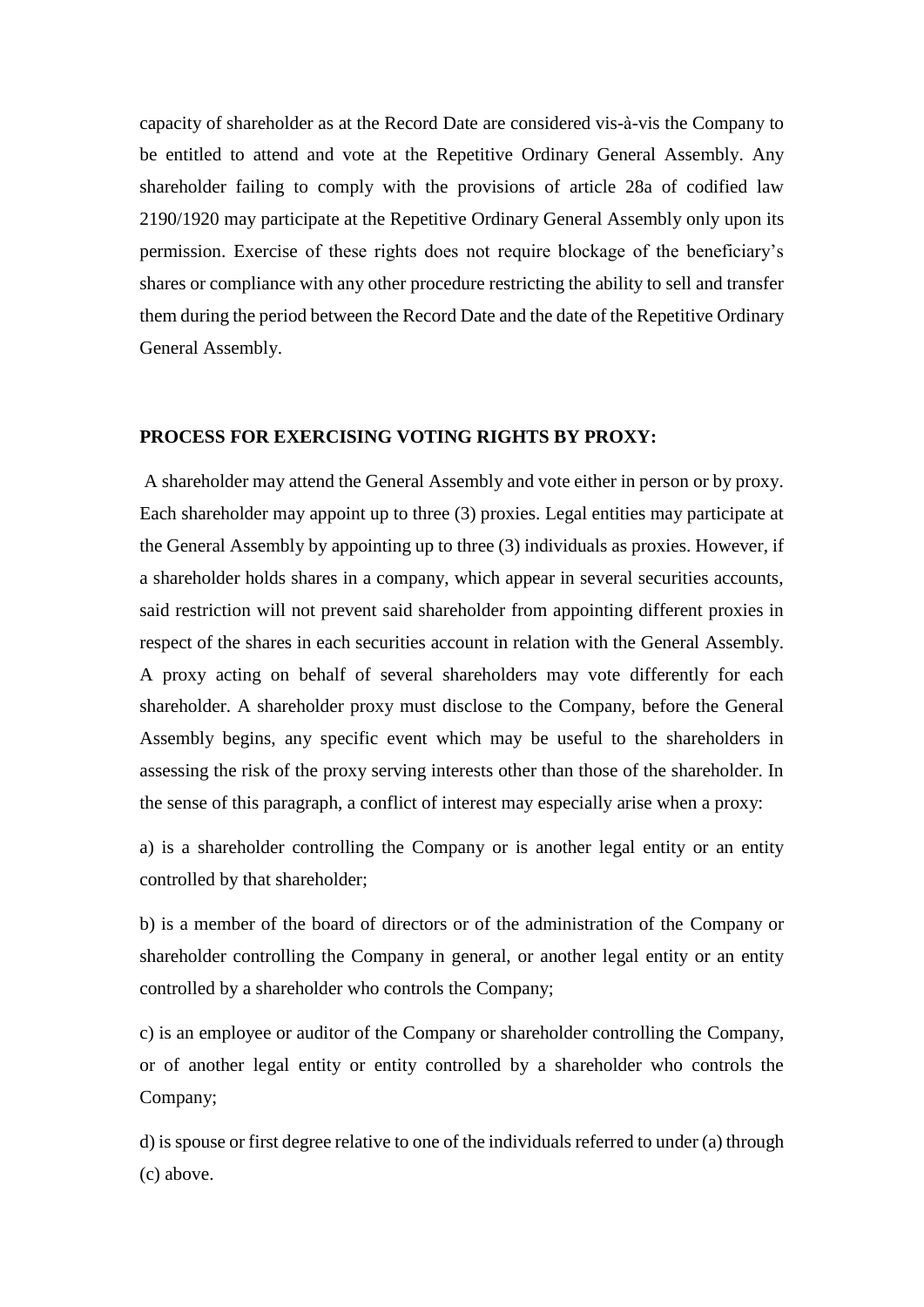The appointment and revocation of a shareholder proxy is made in writing and notified to the Company under the same form, at least three (3) days prior to the date scheduled for the General Assembly.

The Company has already made available at website [\(www.ffgroup.com\)](http://www.ffgroup.com/) a form which may be used for the appointment of proxy. Said form must be submitted, duly completed and signed by the shareholder, to the Company's Shareholders Service at: Agios Stefanos, Attika, 23rd km of Athens-Lamia national road, or sent by facsimile at: 210- 6241100, at least three (3) days prior to the date of the General Assembly. Beneficiaries are responsible for confirming successful remittance and receipt of proxy documentation by the Company, by calling the following number: +30 210 6241141 (Mrs. Mantalena Kasidiaropoulou). The Company's Articles of Incorporation provides for the holding of a General Assembly by teleconference.

## **MINORITY RIGHTS OF SHAREHOLDERS:**

(a) At the request of shareholders representing one twentieth  $(1/20)$  of the paid-up share capital, the board of directors must make available to the shareholders in accordance with the provisions of article 27 paragraph 3 of codified law 2190/1920, no later than at least six (6) days prior to the General Assembly, draft decisions on items included in the original or revised agenda, if the relevant request is received by the board of directors until at least seven (7) days prior to the General Assembly.

(b) Upon request of any shareholder submitted to the Company at least five (5) full days prior to the General Assembly, the board of directors must provide to the General Assembly the requested information on the Company's affairs, to the extent they are useful for the actual consideration of the items on the agenda. The board of directors may refuse to provide such information for a substantial reason to be recorded in the minutes. The board of directors may provide a uniform reply to shareholders' requests having the same content. There is no obligation to provide information when such information is already published in the Company's website, especially in the form of questions and answers.

(c) At the request of shareholders representing one fifth (1/5) of the paid-up share capital, which should be submitted to the Company at least five (5) full days prior to